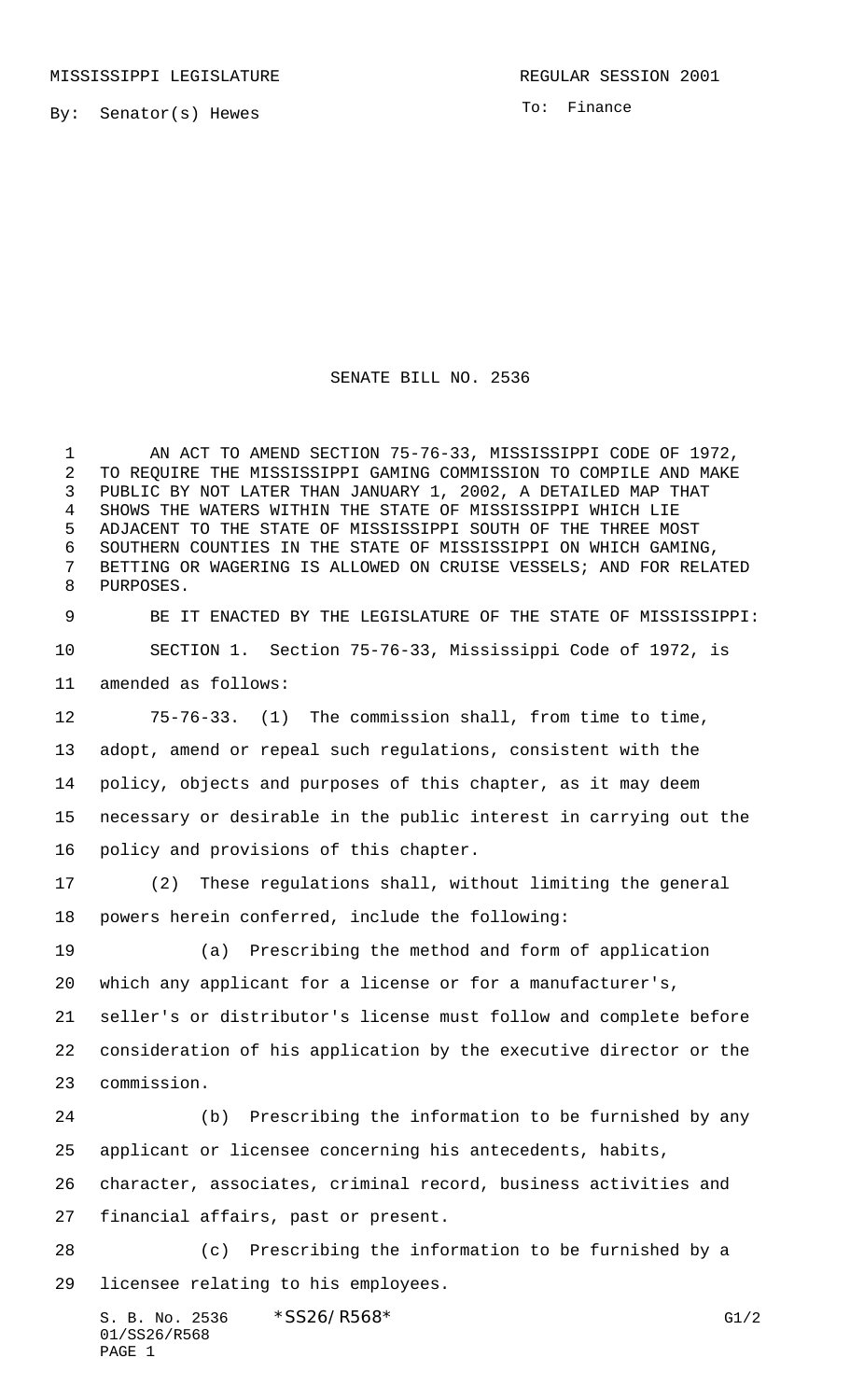(d) Requiring fingerprinting of an applicant or licensee, and gaming employees of a licensee, or other methods of identification and the forwarding of all fingerprints taken pursuant to regulation of the Federal Bureau of Investigation.

 (e) Prescribing the manner and procedure of all hearings conducted by the commission or any hearing examiner of the commission, including special rules of evidence applicable thereto and notices thereof.

 (f) Requiring any applicant to pay all or any part of the fees and costs of investigation of such applicant as may be determined by the commission, except that no applicant for an initial license shall be required to pay any part of the fees or costs of the investigation of the applicant with regard to the initial license.

 (g) Prescribing the manner and method of collection and payment of fees and issuance of licenses.

 (h) Prescribing under what conditions a licensee may be deemed subject to revocation or suspension of his license.

 (i) Requiring any applicant or licensee to waive any privilege with respect to any testimony at any hearing or meeting of the commission, except any privilege afforded by the Constitution of the United States or this state.

 (j) Defining and limiting the area, games and devices permitted, and the method of operation of such games and devices, for the purposes of this chapter.

 (k) Prescribing under what conditions the nonpayment of a gambling debt by a licensee shall be deemed grounds for revocation or suspension of his license.

 (l) Governing the use and approval of gambling devices and equipment.

 (m) Prescribing the qualifications of, and the conditions under which, attorneys, accountants and others are permitted to practice before the commission.

S. B. No. 2536 \*SS26/R568\* 01/SS26/R568 PAGE 2